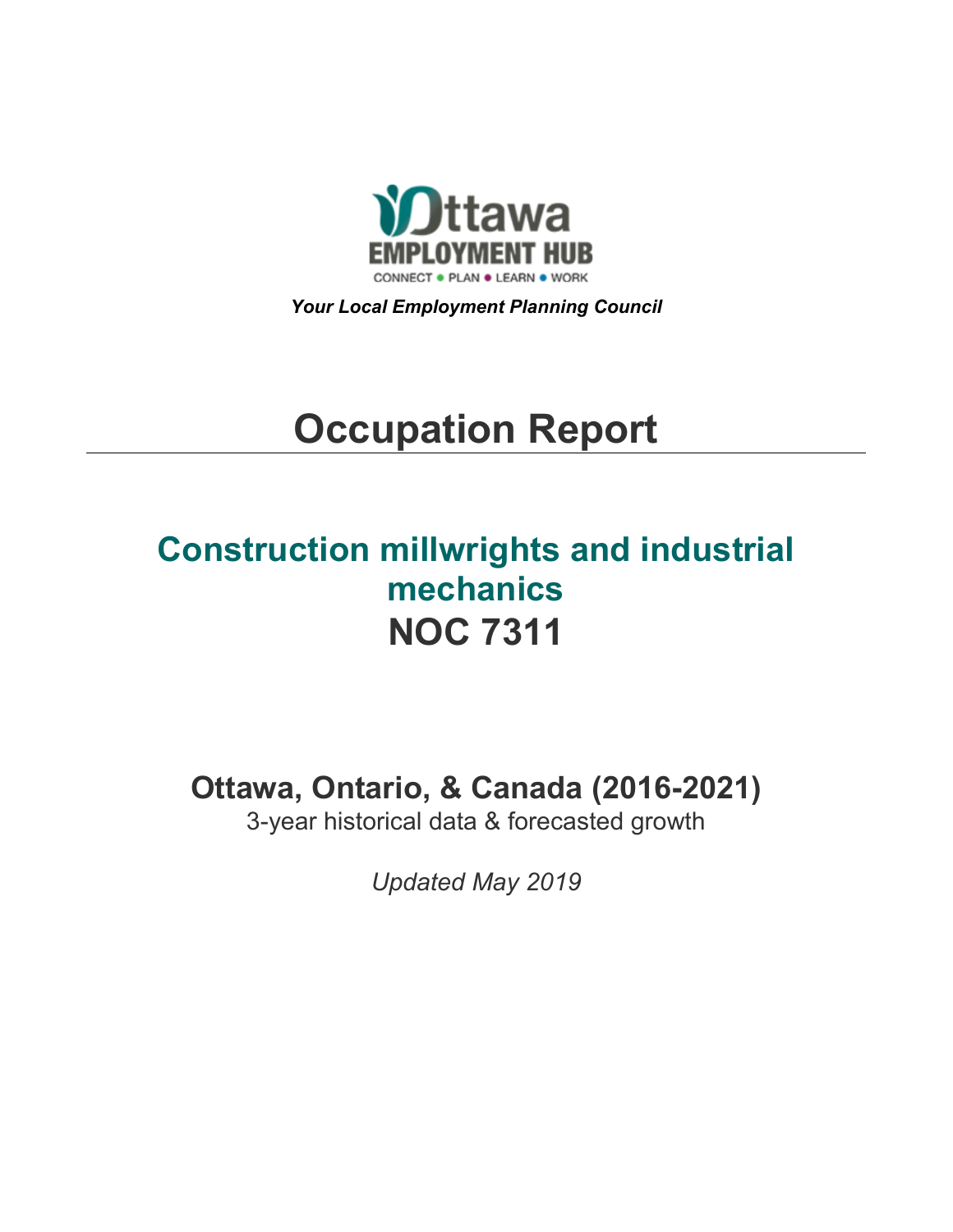

| Limited $\star$ Fair $\star \star$ Good $\star \star \star$<br>NOC 7311 | Based on past and forecasted growth. |
|-------------------------------------------------------------------------|--------------------------------------|
|                                                                         |                                      |

**Construction millwrights and industrial mechanics Construction Mullet Construction millwrights and industrial mechanics** 

# **A Local Snapshot**

- Employment in this occupation **decreased in Ottawa from 2016 to 2018** (**2.2%**); it is forecast to **increase 0.7%** over the next three years.
- **None** were **unemployed in Ottawa in 2016; 30 (2.6%)** of those in this occupation were **self-employed**.
- **Median hourly wage** for this occupation was **\$29.40**.
- **13.6%** of the 2018 jobs were in the **Building equipment contractors** industry sector.
- Ottawa has a **lower share of this occupation** than the nation.
- **Provincially**, this occupation showed an increase from 2016 to 2018 (**5.3%**); it is expected to increase an additional **3.6%** over the next three years.
- *Canada Job Bank* forecasted **fair** employment potential for this occupation in Ottawa from 2018-2020.

# **Overview**

| <b>Ottawa Jobs (2018)</b>          | <b>1,162</b> (3% self-employed = 30) |                      |      |  |
|------------------------------------|--------------------------------------|----------------------|------|--|
| 2016 Ottawa Unemployment Rate      | $0.0\%$                              | Ontario              | 3.7% |  |
| Location Quotient to Nation (2018) | 0.39                                 |                      |      |  |
| Change in Jobs (2016 - 2018)       | $-2.2%$                              | $(2018 - 2021)$ 0.7% |      |  |

*NOTE: Location quotient (LQ) is a way of quantifying how concentrated a particular occupation is in a region compared to the nation or province. A quotient of 1.00 means Ottawa has the same share of the occupation as the nation/province. A quotient higher than 1.00 means Ottawa has a greater share, and lower than 1.00 means Ottawa's share is lower than the average.*

### **OTTAWA | Percentile Earnings** *(not including self-employed)*

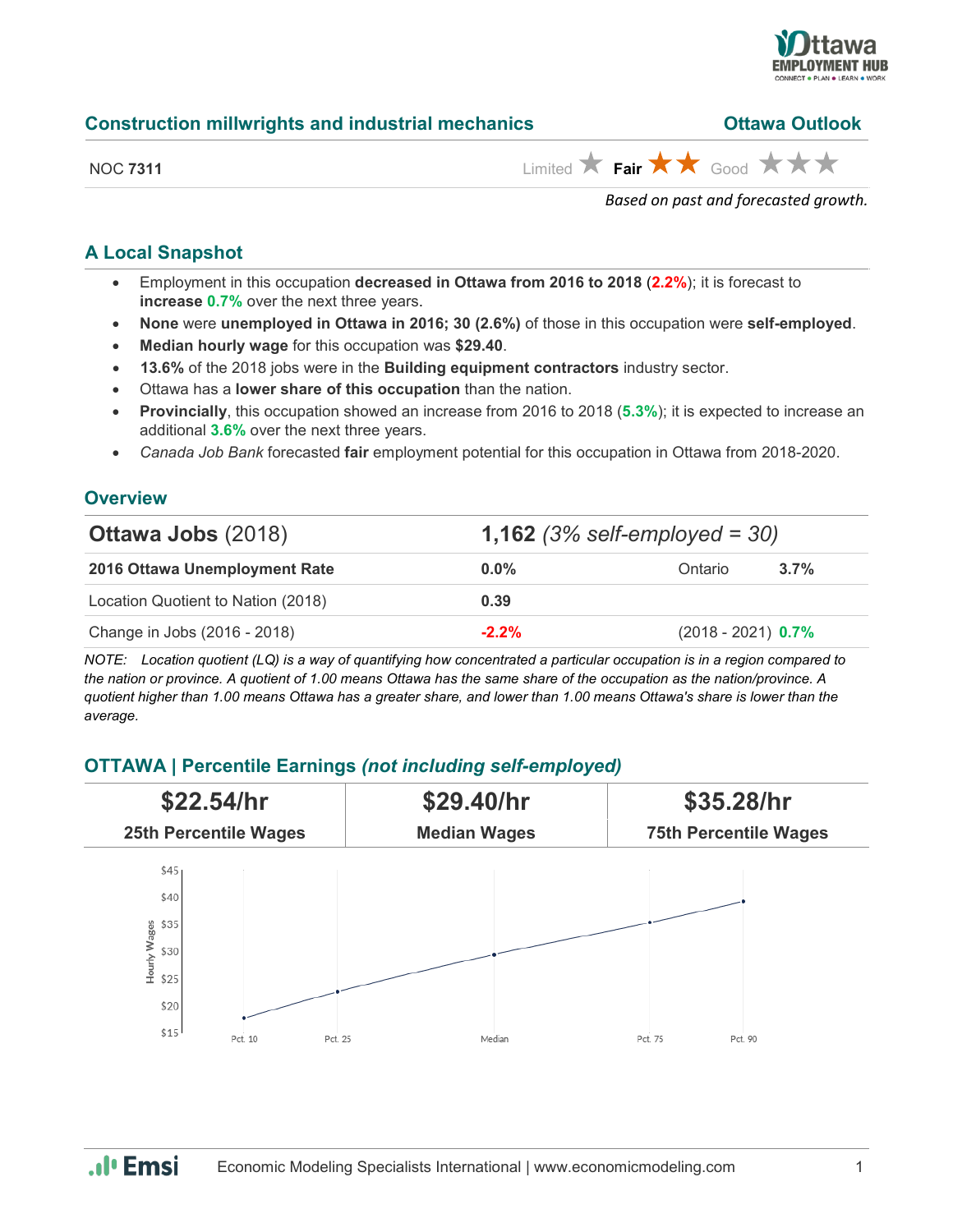

## **Ottawa | Growth**

| 1,188            | 1,170            | -18                | $-1.5\%$             |
|------------------|------------------|--------------------|----------------------|
| <b>2016 Jobs</b> | <b>2021 Jobs</b> | Change (2016-2021) | % Change (2016-2021) |

# **Regional Trends**



|           | <b>Region</b> |               | <b>2016 Jobs</b> | 2021 Jobs | Change | % Change |
|-----------|---------------|---------------|------------------|-----------|--------|----------|
| D         | Ottawa        |               | 1,188            | 1,170     | -18    | $-1.5%$  |
| œ         | Ontario       |               | 37,445           | 40,844    | 3,399  | 9.1%     |
|           | Canada        |               | 88,048           | 95,504    | 7,456  | 8.5%     |
|           |               | <b>Ottawa</b> |                  | Ontario   |        | Canada   |
| 2016 Jobs |               | 1,188         |                  | 37,445    |        | 88,048   |
| 2017 Jobs |               | 1,120         |                  | 38,354    |        | 89,549   |
| 2018 Jobs |               | 1,162         |                  | 39,441    |        | 92,297   |
| 2019 Jobs |               | 1,162         |                  | 39,896    |        | 93,334   |
| 2020 Jobs |               | 1,165         |                  | 40,363    |        | 94,401   |
| 2021 Jobs |               | 1,170         |                  | 40,844    |        | 95,504   |

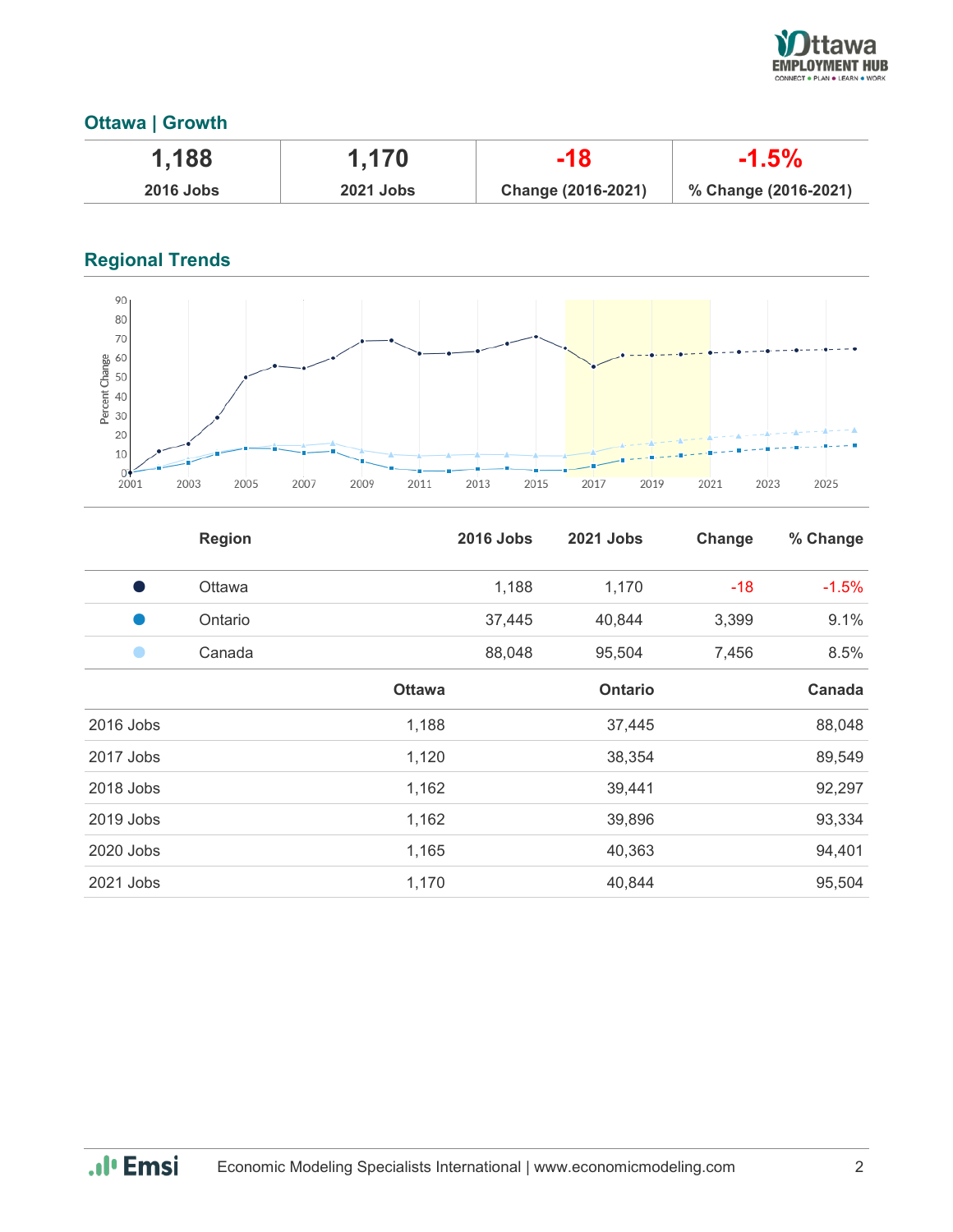

### **Ottawa | Industries Employing this Occupation**

| <b>Industry</b>                                                                                                | Occupation<br>Jobs in<br><b>Industry</b><br>(2018) | $%$ of<br><b>Occupation</b><br>in Industry<br>(2018) | % of Total<br>Jobs in<br><b>Industry</b><br>(2018) |
|----------------------------------------------------------------------------------------------------------------|----------------------------------------------------|------------------------------------------------------|----------------------------------------------------|
| Building equipment contractors                                                                                 | 158                                                | 13.6%                                                | 1.5%                                               |
| Commercial and industrial machinery and equipment (except<br>automotive and electronic) repair and maintenance | 58                                                 | 5.0%                                                 | 8.6%                                               |
| Defence services                                                                                               | 56                                                 | 4.8%                                                 | $0.4\%$                                            |
| Local, municipal and regional public administration                                                            | 40                                                 | 3.4%                                                 | $0.2\%$                                            |
| Other federal services (9112-9119)                                                                             | 27                                                 | 2.3%                                                 | $0.0\%$                                            |

*NOTE: Inverse staffing patterns provides a table of percentages that shows how regional occupations are divided up among regional industries. For example, an inverse staffing pattern for registered nurses may show that 70% of RNs are employed by hospitals, 10% by local government (i.e., public schools), 10% by nursing homes, and 10% by offices of physicians.*

### **Educational programs and completions in Ottawa** *(public institutions only***)**

| Programs (2016) |                                                        |                           |  |
|-----------------|--------------------------------------------------------|---------------------------|--|
|                 |                                                        | <b>Completions (2016)</b> |  |
| <b>CIP Code</b> | <b>Program</b>                                         | <b>Completions (2016)</b> |  |
| 47.03           | Heavy/industrial equipment maintenance<br>technologies | $\Omega$                  |  |

*NOTE: EMSI Analyst uses Statistics Canada's PSIS data to compile completions for postsecondary programs offered in Canada, classified by the 2016 CIP codes. 2016 data includes those who graduated in spring 2017.*



#### **Job Postings by Month**

.**.**I<sub>I</sub> Emsi

*NOTE: Based on newly published job postings first found between January 01, 2018 and December 31, 2018 AND location is Ottawa Census Sub-division, Vicinity Jobs.*